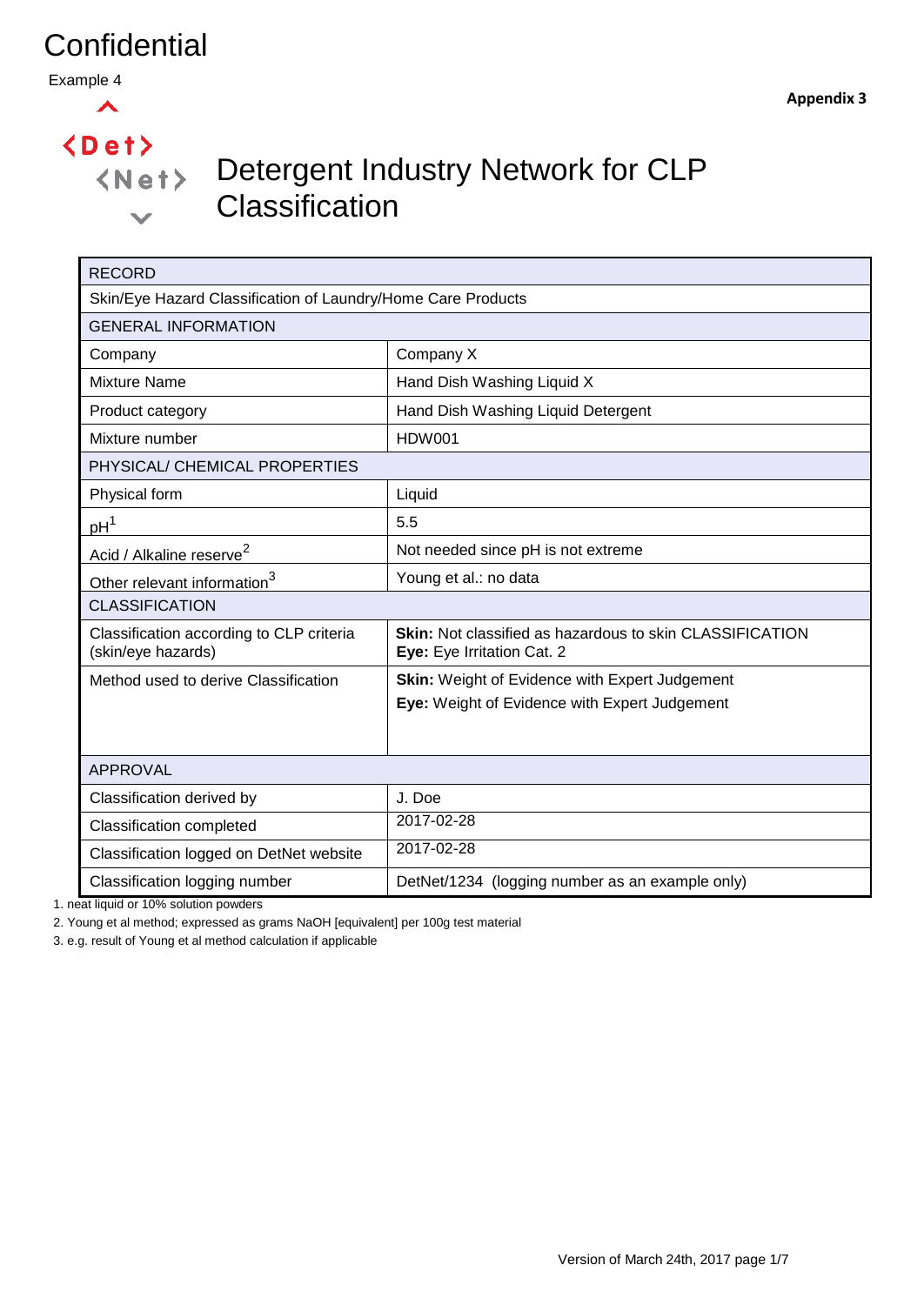Example 4

# Supporting Data / Justification Skin

- No skin data are available on the new mixture HDW001 to be classified. Assessment of a new mixture by expert judgment based on the weight of evidence considering existing toxicological information on tested mixtures and data on individual ingredients.
- The pH of the new mixture HDW001 is in the range: 2< pH <11.5; therefore the pH is not extreme and no need to determine the alkali reserve of the new mixture.
- The new mixture HDW001 does not contain any ingredients classified as Skin Corrosive Cat. 1 thus the new mixture is not Skin Corrosive Cat. 1

To assess classification on skin, a tested mixture was identified and compared with new mixture. The "Tested Mixture example 4" was tested for skin irritancy using an in vitro assay (OECD TG 439, Episkin) with the result "not classified as hazardous on skin".

The tested mixture contains a higher amount of surfactants (18.5 %) than the new mixture HDW001 (16%). The ratio between anionic, amphoteric and non-ionic surfactants is in the same range.

The anionic surfactant content (Benzenesulfonic acid, C10-13-alkyl derivs., sodium salts) in the new mixture has a lower level (10%) than the tested mixture (11%).

The amphoteric surfactant content (1-Propanaminium, 3-amino-N-(carboxymethyl)-N,N-dimethyl-, N-coco acyl derivs., hydroxides, inner salts) in the new mixture has a lower level (3 %) than in the tested mixture (4%).

The non-ionic surfactant content (3 % of Fatty Alcohol (C14-15) ethoxylate 7EO) in the new mixture has a lower level than the tested mixture (3.5 % of Fatty Alcohol (C12-18) ethoxylate 7EO). Both surfactants do not contribute to skin irritation.

- Other ingredients are not expected to influence the classification since they are either at a low level and/or not classified.
- Taking all the information into account, by weight of evidence it can be concluded that the new and the tested mixture are similar are enough to allocate the classification of the "Tested Mixture example 4" to the untested mixture HDW001. In conclusion, the new mixture should have same classification as the tested mixture, being "not classified as hazardous on skin".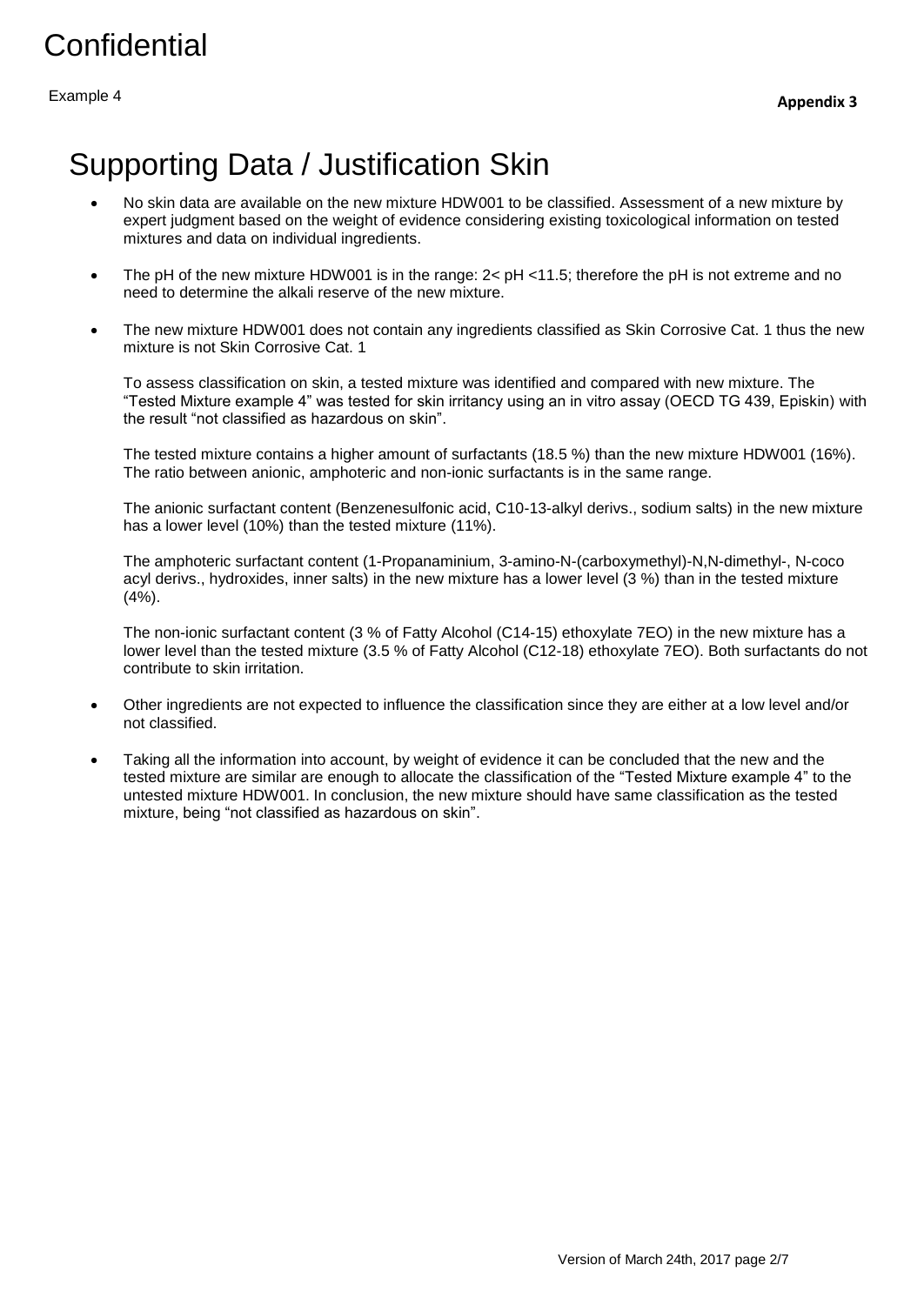#### **Confidential** Example 4 Mixture Comparison Chart Skin

| ID                 | Ingredient                                                                                                    | <b>Skin</b><br><b>CAS</b><br><b>Classification</b><br>numbers |                                        | <b>Untested</b><br><b>Mixture</b> | <b>TM</b><br><b>Example 4</b> |  |  |  |  |
|--------------------|---------------------------------------------------------------------------------------------------------------|---------------------------------------------------------------|----------------------------------------|-----------------------------------|-------------------------------|--|--|--|--|
|                    |                                                                                                               |                                                               |                                        |                                   |                               |  |  |  |  |
| Anionic surfactant |                                                                                                               |                                                               |                                        |                                   |                               |  |  |  |  |
| 1015               | Benzenesulfonic acid, C10-13-alkyl<br>derivs., sodium salts                                                   | 68411-30-3                                                    | Skin Irritation Cat. 2                 | 10                                | 11                            |  |  |  |  |
|                    | Nonionic surfactant                                                                                           |                                                               |                                        |                                   |                               |  |  |  |  |
| 1019               | Fatty Alcohol (C12-18) ethoxylate 7EO                                                                         | 68213-23-0                                                    | Not classified as<br>hazardous to skin | $\mathbf 0$                       | 3.5                           |  |  |  |  |
| 1016               | Fatty Alcohol (C14-15) Ethoxylate 7EO                                                                         | 64425-86-1                                                    | Not classified as<br>hazardous to skin | 3                                 | $\Omega$                      |  |  |  |  |
|                    | Amphoteric surfactant                                                                                         |                                                               |                                        |                                   |                               |  |  |  |  |
| 94                 | 1-Propanaminium, 3-amino-N-<br>(carboxymethyl)-N,N-dimethyl-, N-coco<br>acyl derivs., hydroxides, inner salts | 61789-40-0                                                    | Skin Irritation Cat. 2                 | 3                                 | 4                             |  |  |  |  |
| Alcohol/ Solvent   |                                                                                                               |                                                               |                                        |                                   |                               |  |  |  |  |
| 286                | Ethanol                                                                                                       | 64-17-5                                                       | Not classified as<br>hazardous to skin | 1                                 | 5                             |  |  |  |  |
|                    | Processing Aid                                                                                                |                                                               |                                        |                                   |                               |  |  |  |  |
| 301                | Sodium chloride                                                                                               | 7647-14-5                                                     | Not classified as<br>hazardous to skin | 3                                 | $\overline{2}$                |  |  |  |  |
| <b>Builder</b>     |                                                                                                               |                                                               |                                        |                                   |                               |  |  |  |  |
| 243                | Trisodium citrate                                                                                             | 68-04-2                                                       | Not classified as<br>hazardous to skin | 0.5                               | 0.5                           |  |  |  |  |
| Perfume            |                                                                                                               |                                                               |                                        |                                   |                               |  |  |  |  |
| 2221               | Perfume (not classified for skin & eye)                                                                       | n.a.                                                          | Not classified as<br>hazardous to skin | 0.25                              | 0.25                          |  |  |  |  |
| Preservative       |                                                                                                               |                                                               |                                        |                                   |                               |  |  |  |  |
| 3258               | <b>Preservative NOS</b>                                                                                       | n.a.                                                          | Not classified as<br>hazardous to skin | 0.15                              | 0.15                          |  |  |  |  |
| Minor              |                                                                                                               |                                                               |                                        |                                   |                               |  |  |  |  |
| 409                | Dye (not classified for skin & eye)                                                                           | n.a.                                                          | Not classified as<br>hazardous to skin | 0.05                              | 0.05                          |  |  |  |  |
| 1029               | Water                                                                                                         | 7732-18-5                                                     | Not classified as<br>hazardous to skin | 79.05                             | 73.55                         |  |  |  |  |

### Summary of data for TM example 4:

| Product Form: Liquid                                     | Product Category: Hand Dish Wash liquid         |
|----------------------------------------------------------|-------------------------------------------------|
| pH: 6                                                    | Acid/Alkaline Reserve: 0                        |
| Skin Classification: Not classified as hazardous to skin | Eye Classification: Eye Irritation Cat. 2       |
| AISE_example4_summary_OECD_TG_439.pdf                    | AISE_example4_summary_OECD_TG_438.histopath.pdf |
|                                                          | AISE_example4_summary_OECD_TG_437.pdf           |
|                                                          | AISE_example4_summary_LVET.pdf                  |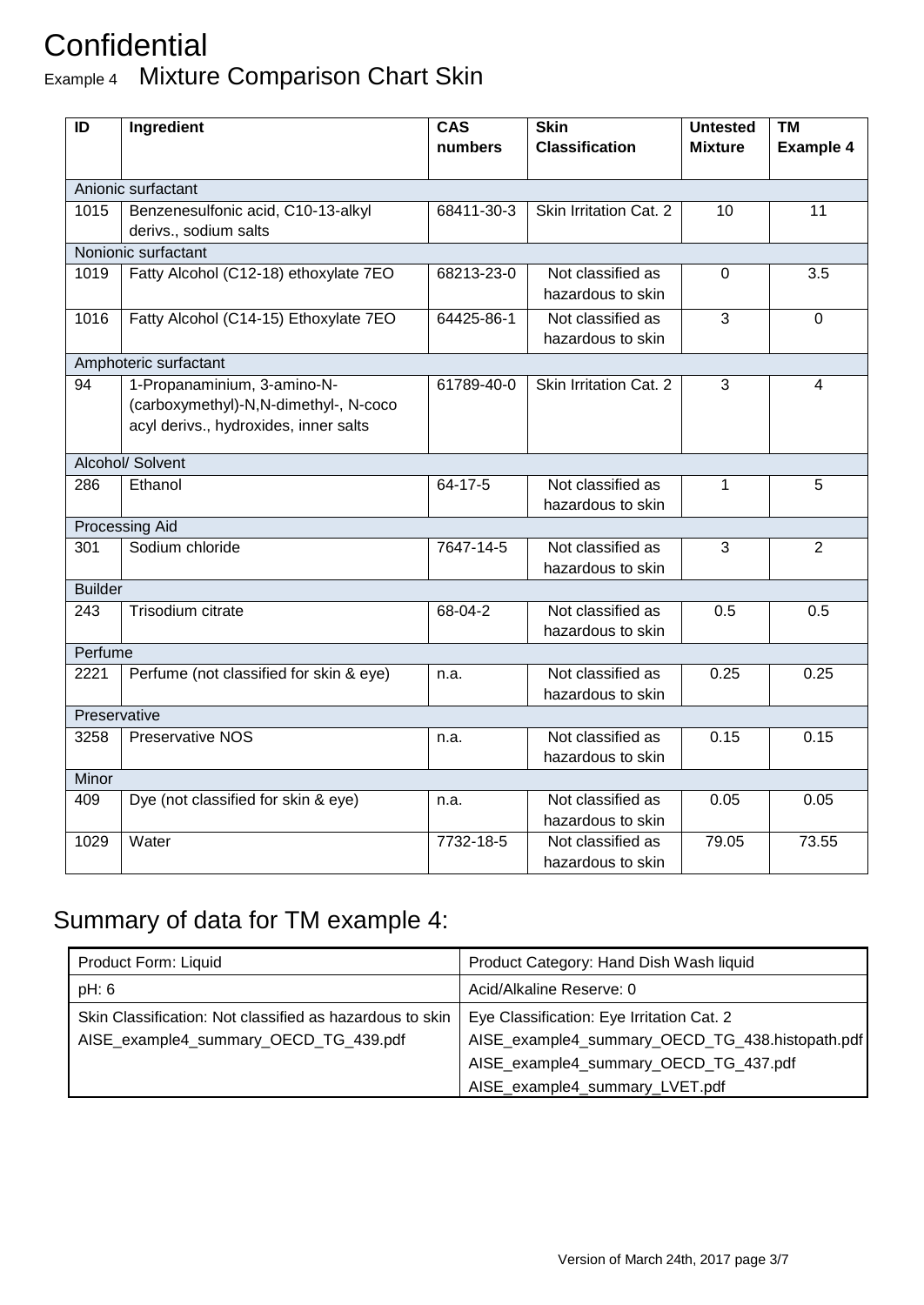Example 4

# Supporting Data / Justification Eye

- No eye data are available on the new mixture HDW001 to be classified. Assessment of a new mixture by expert judgment based on the weight of evidence considering existing toxicological information on tested mixtures and data on individual ingredients.
- The pH of the new mixture HDW001 is in the range: 2< pH <11.5; therefore the pH is not extreme and no need to determine the alkali reserve of the new mixture.

"Tested Mixture example 4" was tested for eye irritation using the OECD TG 492 (EpiOcular™ Eye Irritation Test (EIT)), OECD TG 438 (Isolated Chicken Eye plus histopathology) and OECD TG 437 (Bovine Corneal Opacity and Permeability Test).

Neither of the three in-vitro-tests had identified the "Tested Mixture example 4" to be Eye Corrosion Cat. 1 or not classified as hazardous to eyes.

The rational for classifying the "Tested Mixture Example 4" as Eye Irritation Cat. 2 by expert judgement is based on the weight of evidence, considering the three in-vitro tests, market observation and review of incidents reported to poison control centres. Supporting human data derived from incidents reported to poison control centers have been collected over a 12 month period for the assessment of effects in eyes, e.g. no effects more than minor had been identified for Hand Dishwash Liquids in the MAGAM II study (see below).

On "Tested Mixture Example 4" company owned data have been collected over a 24 month period for the assessment of effects in eyes, displaying 9 cases of mild to moderate irritation (see below).

 The tested mixture "Tested Mixture Example 42 contains a higher amount of surfactants (18.5 %) than the new mixture HDW001 (16%). The ratio between anionic, amphoteric and non-ionic surfactants is in the same range. All surfactants are classified as Eye Corrosion Cat. 1.

The anionic surfactant content (Benzenesulfonic acid, C10-13-alkyl derivs., sodium salts) in the new mixture has a lower level (10%) than the tested mixture (11%).

The amphoteric surfactant content (1-Propanaminium, 3-amino-N-(carboxymethyl)-N,N-dimethyl-, N-coco acyl derivs., hydroxides, inner salts) in the new mixture has a lower level (3 %) than in the tested mixture (4%).

The non-ionic surfactant content (3 % of Fatty Alcohol (C14-15) ethoxylate 7EO) in the new mixture has a lower level than the tested mixture (3.5 % of Fatty Alcohol (C12-18) ethoxylate 7EO).

The alcohol ethoxylates employed in the new and tested mixture have different C-chain length distribution, but the degree of ethoxylation is very similar. The irritation potential of the different alcohol ethoxylates contained in the new and the tested mixture is comparable. Rationale: Most alcohol ethoxylates tested are considered to be moderately to severely irritating. According to the HERA Risk Assessment on Alcohol Ethoxylates (2009) the irritation potential of alcohol ethoxylates does not depend on the C-chain distribution or ethoxylation grade. The severity of eye irritation caused by alcohol ethoxylates was shown to be solely concentration dependent. The alcohol ethoxylates covered by the HERA assessment were in the range of C9 to C19 with 2.5 to 15 ethoxy units. (HERA Risk Assessment, Alcohol Ethoxylates, 2009).

- In the "Tested Mixture Example 4" ethanol is present at 5%, exceeding 1% only in the new mixture HDW001.
- Other ingredients are not expected to influence the classification since they are either at a low level and/or not classified.
- Taking all the information into account, by expert judgement considering the weight of evidence summarised below it can be concluded that the new and the tested mixture are similar are enough to allocate the classification of the "Tested Mixture example 4" to the new mixture HDW001. In conclusion, the new mixture HDW001 should have same classification as the "Tested Mixture example 4", being Eye Irritation Cat. 2".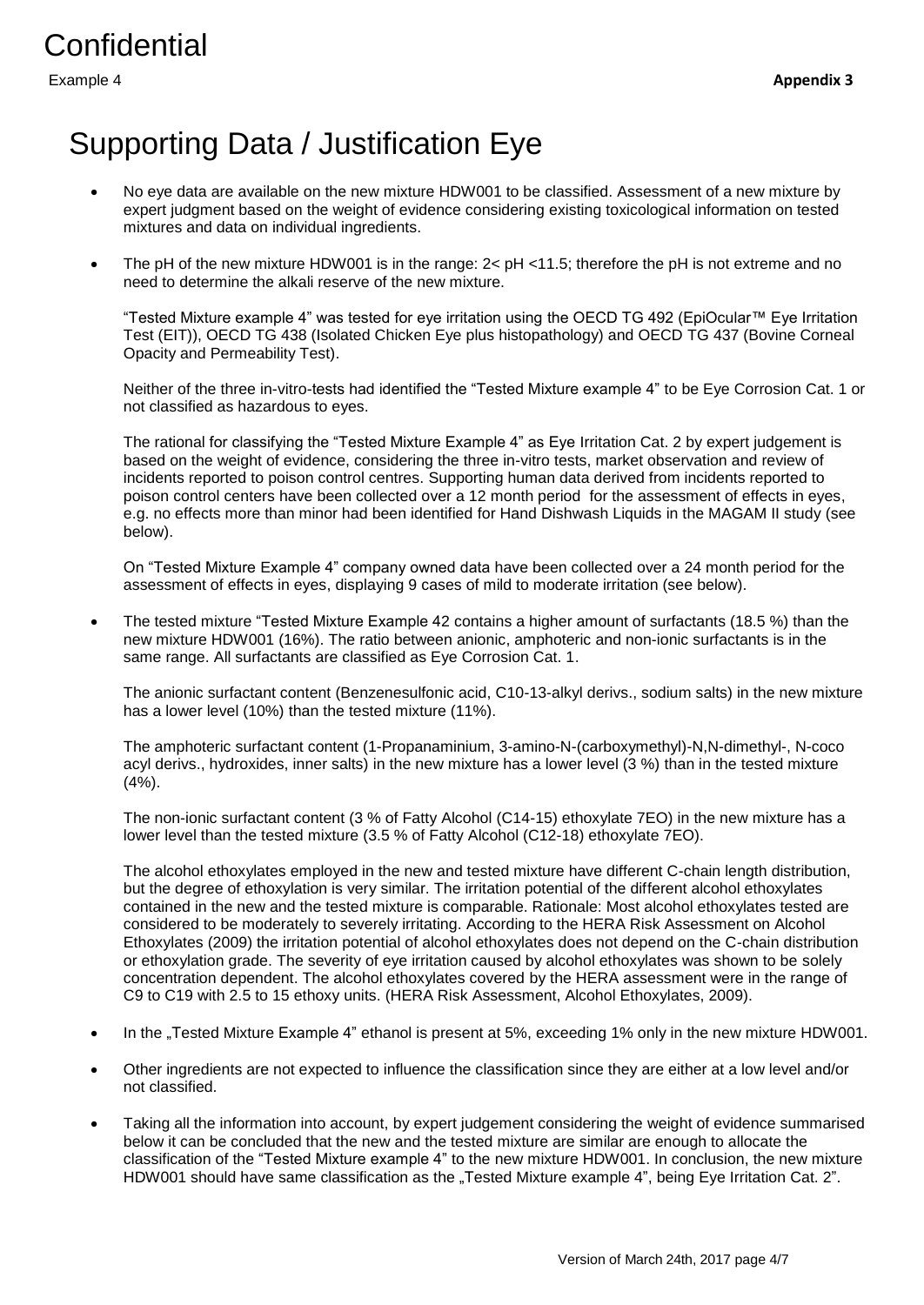#### **Confidential** Example 4 Mixture Comparison Chart Eye

| ID                 | Ingredient                              | <b>CAS</b><br><b>Eye Classification</b> |                       | <b>Untested</b> | <b>TM</b>        |  |  |  |
|--------------------|-----------------------------------------|-----------------------------------------|-----------------------|-----------------|------------------|--|--|--|
|                    |                                         | numbers                                 |                       | <b>Mixture</b>  | <b>Example 4</b> |  |  |  |
| Anionic surfactant |                                         |                                         |                       |                 |                  |  |  |  |
| 1015               | Benzenesulfonic acid, C10-13-alkyl      | 68411-30-3                              | Serious Eye           | 10              | 11               |  |  |  |
|                    | derivs., sodium salts                   |                                         | Damage Cat. 1         |                 |                  |  |  |  |
|                    | Nonionic surfactant                     |                                         |                       |                 |                  |  |  |  |
| 1019               | Fatty Alcohol (C12-18) ethoxylate 7EO   | 68213-23-0                              | Serious Eye           | 0               | 3.5              |  |  |  |
|                    |                                         |                                         | Damage Cat. 1         |                 |                  |  |  |  |
| 1016               | Fatty Alcohol (C14-15) Ethoxylate 7EO   | 64425-86-1                              | Serious Eye           | 3               | $\mathbf 0$      |  |  |  |
|                    |                                         |                                         | Damage Cat. 1         |                 |                  |  |  |  |
|                    | Amphoteric surfactant                   |                                         |                       |                 |                  |  |  |  |
| 94                 | 1-Propanaminium, 3-amino-N-             | 61789-40-0                              | Serious Eye           | 3               | 4                |  |  |  |
|                    | (carboxymethyl)-N,N-dimethyl-, N-coco   |                                         | Damage Cat. 1         |                 |                  |  |  |  |
|                    | acyl derivs., hydroxides, inner salts   |                                         |                       |                 |                  |  |  |  |
|                    | Alcohol/ Solvent                        |                                         |                       |                 |                  |  |  |  |
| 286                | Ethanol                                 | 64-17-5                                 | Eye Irritation Cat. 2 | 1               | 5                |  |  |  |
|                    | <b>Processing Aid</b>                   |                                         |                       |                 |                  |  |  |  |
| 301                | Sodium chloride                         | 7647-14-5                               | Not classified as     | 3               | $\overline{2}$   |  |  |  |
|                    |                                         |                                         | hazardous to eyes     |                 |                  |  |  |  |
| <b>Builder</b>     |                                         |                                         |                       |                 |                  |  |  |  |
| 243                | <b>Trisodium citrate</b>                | 68-04-2                                 | Not classified as     | 0.5             | 0.5              |  |  |  |
|                    |                                         |                                         | hazardous to eyes     |                 |                  |  |  |  |
| Perfume            |                                         |                                         |                       |                 |                  |  |  |  |
| 2221               | Perfume (not classified for skin & eye) | n.a.                                    | Not classified as     | 0.25            | 0.25             |  |  |  |
|                    |                                         |                                         | hazardous to eyes     |                 |                  |  |  |  |
|                    | Preservative                            |                                         |                       |                 |                  |  |  |  |
| 3258               | <b>Preservative NOS</b>                 | n.a.                                    | Serious Eye           | 0.15            | 0.15             |  |  |  |
|                    |                                         |                                         | Damage Cat. 1         |                 |                  |  |  |  |
| Minor              |                                         |                                         |                       |                 |                  |  |  |  |
| 409                | Dye (not classified for skin & eye)     | n.a.                                    | Not classified as     | 0.05            | 0.05             |  |  |  |
|                    |                                         |                                         | hazardous to eyes     |                 |                  |  |  |  |
| 1029               | Water                                   | 7732-18-5                               | Not classified as     | 79.05           | 73.55            |  |  |  |
|                    |                                         |                                         | hazardous to eyes     |                 |                  |  |  |  |

#### Summary of data for TM example 4:

| Product Form: Liquid                                                                              | Product Category: Hand Dish Wash liquid                                                                                                                                        |
|---------------------------------------------------------------------------------------------------|--------------------------------------------------------------------------------------------------------------------------------------------------------------------------------|
| pH: 6                                                                                             | Acid/Alkaline Reserve: 0                                                                                                                                                       |
| Skin Classification: Not classified as hazardous to skin<br>AISE_example4_summary_OECD_TG_439.pdf | Eye Classification: Eye Irritation Cat. 2<br>AISE_example4_summary_OECD_TG_438.histopath.pdf<br>AISE_example4_summary_OECD_TG_437.pdf<br>AISE_example4_summary_OECD_TG_492.pdf |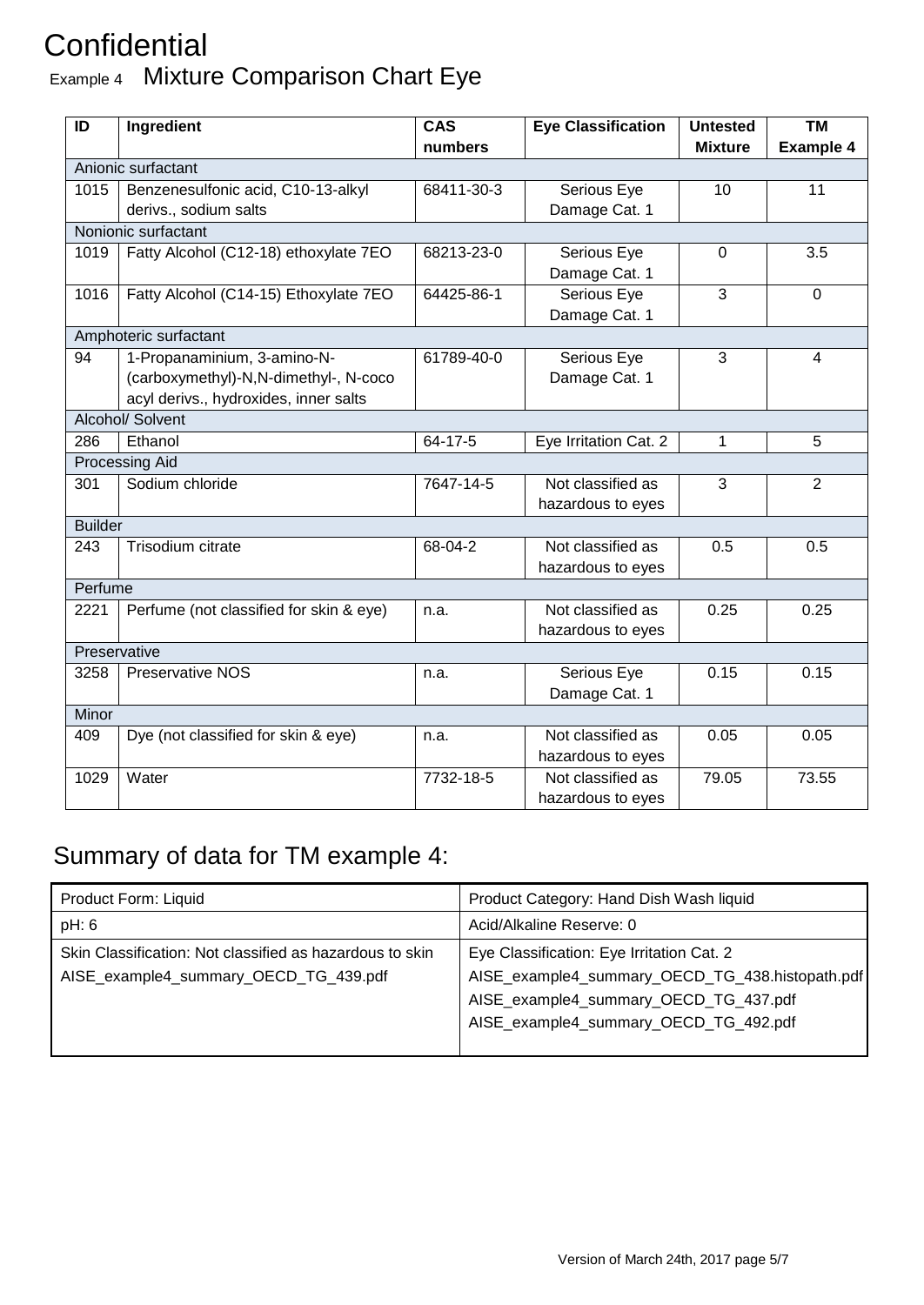|                                                                                  | <b>Full Reference</b>                                                                                                                                                                                                                        | <b>Study result</b>                                                                                                                                                                                                                                                                                                                                                                                | Data quality<br><b>Klimisch</b><br>score                                                                                                     | <b>Adequacy and</b><br>relevance                                                                                                                                                                                                                                                                              | <b>Coverage of</b><br>relevant<br>parameters/<br>observations<br>Yes/No                                                                                                                                                                      | <b>Consistency</b>                                                                                                                                          | <b>Conclusive remark</b> |
|----------------------------------------------------------------------------------|----------------------------------------------------------------------------------------------------------------------------------------------------------------------------------------------------------------------------------------------|----------------------------------------------------------------------------------------------------------------------------------------------------------------------------------------------------------------------------------------------------------------------------------------------------------------------------------------------------------------------------------------------------|----------------------------------------------------------------------------------------------------------------------------------------------|---------------------------------------------------------------------------------------------------------------------------------------------------------------------------------------------------------------------------------------------------------------------------------------------------------------|----------------------------------------------------------------------------------------------------------------------------------------------------------------------------------------------------------------------------------------------|-------------------------------------------------------------------------------------------------------------------------------------------------------------|--------------------------|
| <b>Existing human</b><br>data on company-<br>owned mixtures<br>similar to HDW001 | PCC data collected<br>over a 24 months<br>period                                                                                                                                                                                             | 9 cases of mild to moderate eye<br>effects only were reported out<br>of all sold products*. In the<br>cases where follow-up<br>information was available, all<br>ocular effects were fully<br>reversible within a few days.<br>*This is an example, in reality<br>the number of cases will need to<br>be identified relative to the<br>number of products sold in a<br>specific geographical area. | Not<br>applicable to<br>PCC data as<br>Klimisch<br>score is<br>applicable to<br>assessing the<br>reliability of<br>toxicological<br>studies. | Supportive<br>information. Limitation<br>due to unknown dose<br>and exposure duration.<br>No CLP criteria for C&L<br>based on human data.                                                                                                                                                                     | No, not in every<br>case all relevant<br>parameters are<br>covered (e.g.<br>exposure<br>conditions,<br>detailed tissue<br>effects).                                                                                                          | Consistent with<br>existing in vitro<br>studies and other<br>human experience,<br>which identify the<br>hand dish washing<br>liquid HDW001 as<br>not Cat. 1 | Supportive data.         |
| <b>Existing human</b><br>data on similar<br>mixtures                             | <b>MAGAM II</b><br>Multicentre multi-<br>national<br>prospective, study<br>of human eye<br>exposures reported<br>to Poisons Control<br>Centres (PCCs),<br>over a 24 months<br>period (data<br>collection from 6 to<br>18 months per<br>PCC). | 28 reported cases related to<br>hand dish washing liquids: mild<br>to moderate but no severe eye<br>irritation after exposure. In the<br>cases where follow-up<br>information was available, all<br>ocular effects were fully<br>reversible within a few days.                                                                                                                                     | Not<br>applicable to<br>PCC data as<br>Klimisch<br>score is<br>applicable to<br>assessing the<br>reliability of<br>toxicological<br>studies. | Supportive<br>information. Scoring<br>based on PCC severity<br>scoring system<br>complemented by<br>MAGAM reported<br>symptoms. No CLP<br>criteria for C&L based<br>on human data.<br>Information provided<br>as a product category<br>containing different<br>products vs an<br>individual named<br>product. | Although not in<br>every case all<br>relevant<br>parameters are<br>available (e.g.<br>exposure<br>conditions),<br>tissue<br>observations<br>are conducted<br>typically by an<br>ophthalmologist<br>and reported in<br>a standardized<br>way. | Consistent with<br>existing in vivo and in<br>vitro studies, which<br>identify the hand<br>dish washing liquid<br>HDW001 as not Cat.<br>$\mathbf{1}$        | Supportive data.         |

#### Example 4: **Weight of evidence analyses for classification of HDW001 for effects on eyes (use of testing and non-testing methods)**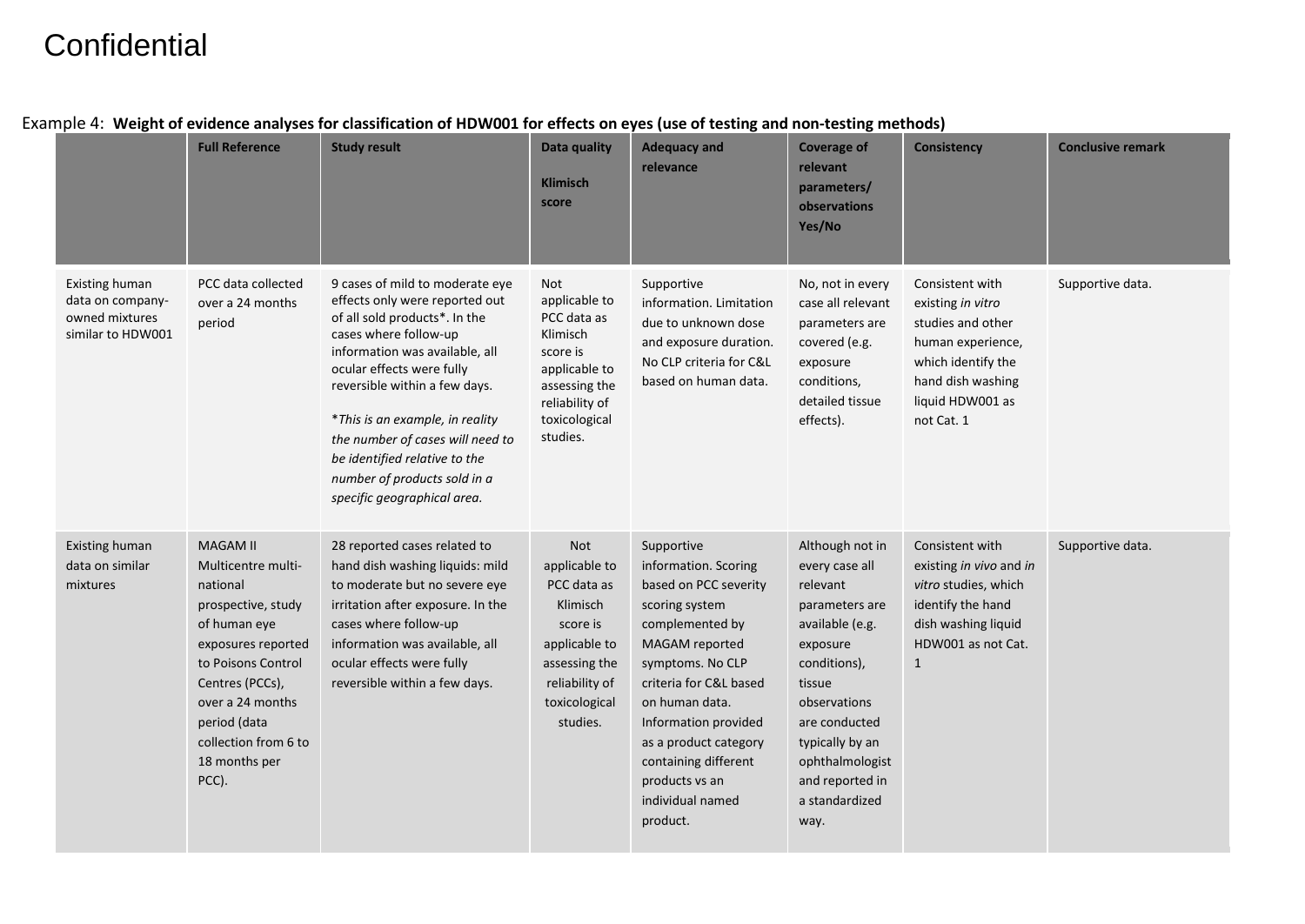| In vitro data on eye<br>irritation corrosion | <b>Isolated Chicken</b><br>Eye Test OECD 438<br>with<br>histopathology as<br>an additional<br>endpoint, 2015 | No Prediction can be Made<br>based on a combination of the<br>endpoint categories of II;II;III.<br>This combination of endpoint<br>categories is much lower than<br>those used to identify<br>classification as Cat. 1.<br>Not Cat. 1 based on criteria<br>developed by Cazelle et al.<br>(2014) for histopathological<br>evaluation of non-pH-extreme<br>detergents and cleaning<br>products. | $\mathbf{1}$ | Key study conducted<br>according to GLP. Due<br>to histopathology,<br>severity and<br>persistence of effects<br>are covered.                                                                                                                                             | Yes | Consistent with<br>existing in vitro<br>studies and human<br>experience data<br>which identify the<br>hand dish washing<br>liquid HDW001 as<br>not Cat. 1 | Key data.<br>OECD 438 study with<br>histopathology as an<br>additional endpoint. |
|----------------------------------------------|--------------------------------------------------------------------------------------------------------------|------------------------------------------------------------------------------------------------------------------------------------------------------------------------------------------------------------------------------------------------------------------------------------------------------------------------------------------------------------------------------------------------|--------------|--------------------------------------------------------------------------------------------------------------------------------------------------------------------------------------------------------------------------------------------------------------------------|-----|-----------------------------------------------------------------------------------------------------------------------------------------------------------|----------------------------------------------------------------------------------|
| In vitro data on eye<br>irritation corrosion | Reconstructed<br>human Cornea-like<br>Epithelium (RhCE)<br><b>Test Method OECD</b><br>492, 2016              | Tissue viability in the EpiOcular <sup>™</sup><br>EIT was 45 %, identifying that<br>the mixture requires<br>classification for effect on eyes                                                                                                                                                                                                                                                  | $\mathbf{1}$ | Key study conducted<br>according to GLP. Study<br>allows judgement on<br>need or no need for<br>classification. OECD<br>492 allows<br>discrimination between<br>materials not requiring<br>classification from<br>those requiring<br>classification (Cat. 2/<br>Cat. 1). | Yes | Consistent with<br>existing in vitro<br>studies and human<br>experience data                                                                              | Key data.                                                                        |
| In vitro data on eye<br>irritation corrosion | <b>Bovine Corneal</b><br>Opacity and<br>Permeability Test<br>OECD 437, 2015                                  | No Prediction can be Made<br>based on In Vitro Irritancy Score<br>(IVIS) of 10.3. The IVIS is far<br>below the threshold of 55.1 for<br>classification as Cat. 1                                                                                                                                                                                                                               | $\mathbf{1}$ | Key study conducted<br>according to GLP. Study<br>allows judgement on<br>severity of effects but<br>not persistence of<br>effects and it does not<br>allow identification of<br>Cat. 2 specifically.                                                                     | Yes | Consistent with<br>existing in vitro<br>studies and human<br>experience data                                                                              | Key data.                                                                        |